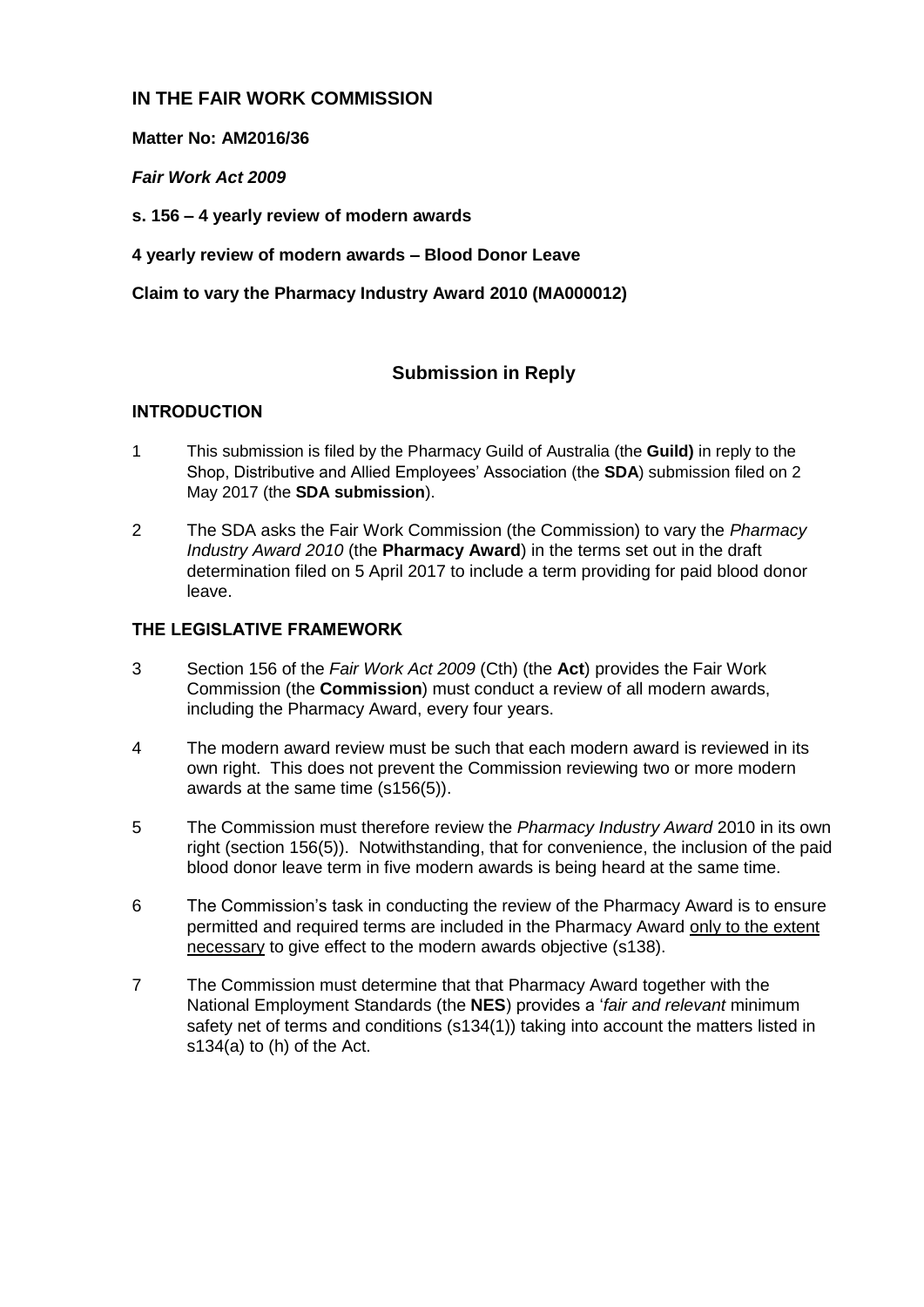- 8 Not all matters listed in s134(a) to (h) will be relevant to a proposal to vary a modern award and no particular weight should be attached to one consideration over another<sup>1</sup>.
- 9 In *4 Yearly Review of Modern Awards: Preliminary Jurisdictional Issues* [2014] FWCFB 1788 the Commission held that whilst some proposed changes to a modern award may be self-evident and can be determined with little formality, where a significant change to a modern award is proposed it must be supported by a submission which addresses the relevant legislative provisions and be accompanied by probative evidence properly directed to demonstrating the facts supporting the proposed variation and how the changes meet the modern award objective<sup>2</sup>.
- 10 The Guild submits that the SDA has not adduced any evidence related to community pharmacy, let alone probative evidence demonstrating the facts supporting the merits of inclusion of blood donor leave term in the Pharmacy Award and its claim should therefore be dismissed.

## **PREDECESSOR AWARDS AND ENTERPRISE AGREEMENT TERMS**

- 11 The SDA submits from paragraph [24] onwards, that blood donor leave was a common entitlement contained in pre-modern awards and is a common term in Enterprise Agreements.
- 12 With respect to community pharmacy, this claim is inaccurate.
- 13 Of the 14 awards that were considered during the modernisation process that resulted in the making of the Pharmacy Award, only one Award from South Australia (being the Retail Pharmaceutical Chemists Award) contained reference and entitlement for blood donor leave (see Schedule A).
- 14 The SDA has not identified a single enterprise agreement that would apply to employees covered by the Pharmacy Award that contains a blood donor leave provision. In any case, enterprise agreement terms are the result of bargaining, which may mean that the employer agreed to the inclusion of a paid blood donor leave provision as a trade-off for other productivity gains.
- 15 The SDA submission that paid blood donor leave is sustainable for any business, including pharmacy, and achieves the modern award objectives is not made out by a review of award conditions and agreement terms in community pharmacy.

### **WITNESS EVIDENCE**

- 16 The SDA says that there are hundreds of thousands of employees in the industries covered by the five awards subject to the blood donor leave claim, yet it relies on the evidence of just 14 employees to support its claim.
- 17 Of those 14 employees:
	- a. none are covered by the Pharmacy Award;

1

<sup>1</sup> *Four Yearly Review of Modern Awards – Annual Leave* [2015] FWFC 3406 at paragraphs [19] and  $\begin{bmatrix} 20 \\ 2 \end{bmatrix}$ .

At paragraph [23].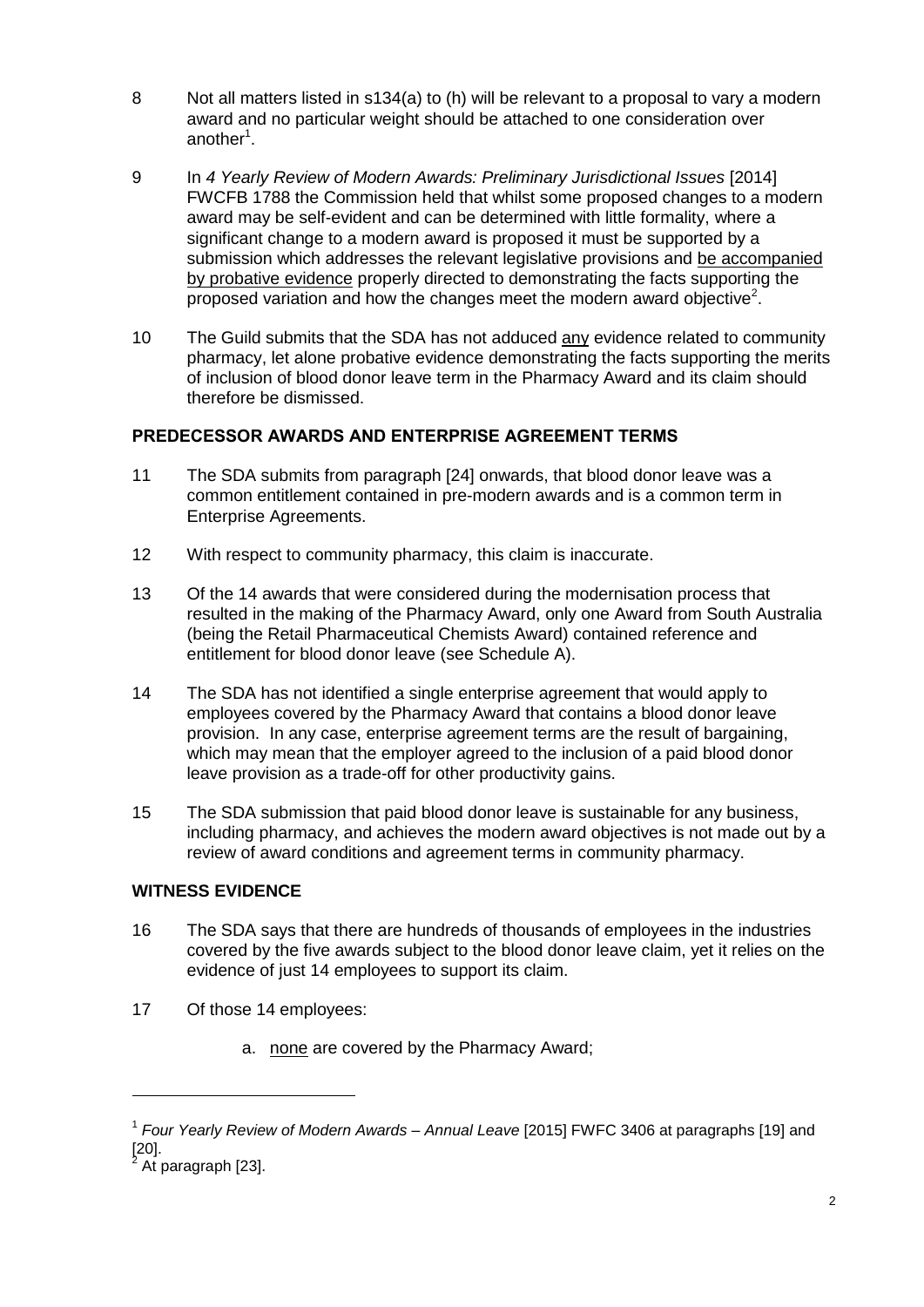- b. only one employee donates blood four times per year and three employees donate three to four times per year. Four donate twice per year. The others are not regular donors; and
- c. ten have enterprise agreements, though all are covered by the *General Retail Industry Award 2010*.
- 18 At paragraph [68] of the SDA Submissions, the SDA notes that the Australian Red Cross already works with community pharmacy employers to facilitate blood donation and there are 49 organisations in the community pharmacy industry registered to the Group Donation Program.
- 19 There is no evidence filed that would support the SDA claim that a variation of the Pharmacy Award to include blood donor leave is necessary at all.

## **THE PROPOSED TERM**.

- 20 Community pharmacies, on average, employ eight to ten employees. The low staff numbers and the requirement that a pharmacist be on duty at all times and supported by a pharmacy assistant, means that if an employee was to take blood donor leave, another employee would have to be called in to cover the absence.
- 21 The minimum shift in the Pharmacy Award is three hours (noting that the ACTU / SDA has a current claim before the Commission to increase it to four hours). Which means that in order to cover the absence of an employee for a two hour duration to donate blood, another employee has to be rostered an additional three hours.
- 22 This is a significant cost and regulatory burden on business. The introduction of the proposed claim could increase the cost to community pharmacy employers to approximately \$18 million per year (see Schedule B).

### **MODERN AWARDS OBJECTIVE**

23 In accordance with s134(1) of the Act, the Commission must ensure that modern awards, together with the NES, provide a fair and relevant minimum safety net of terms and conditions have regard to the following criteria.

### s134(1)(a) – relative living standards and the needs of the low paid

- 24 Donating blood is entirely voluntary. An entirely voluntary decision made by an employee for personal reasons should have no bearing when taking into account the relative living standards and needs of the low paid.
- 25 There is insufficient evidence to support the proposition that employees need paid time off in order to donate blood. In fact, there is no evidence in relation to the Pharmacy Award at all.

#### $s134(1)(b)$  – the need to encourage collective bargaining

26 Many enterprise agreements include blood donor leave. The existing award conditions are not an impediment to enterprise agreements including such a provision. In fact, the absence of an award term dealing with blood donor leave is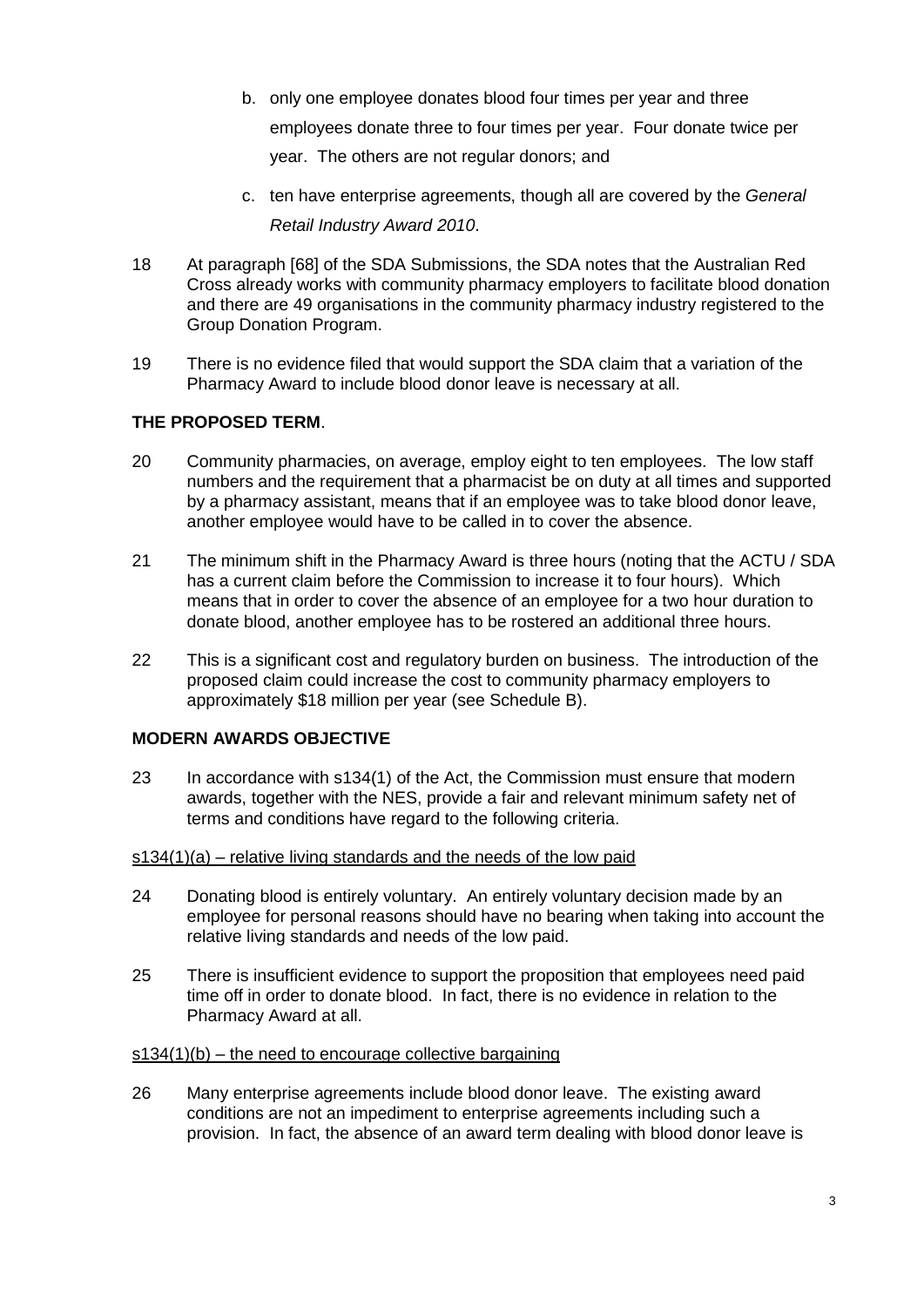arguably more likely to encourage collective bargaining (where such a term may be agreed) than if a blood donor leave clause is included in the awards.

# s134(1)(d) the need to promote flexible modern work practices and the efficient and productive performance of work

- 27 There is no evidence that an award term is necessary in order to assist employees in pharmacy give blood.
- 28 As noted at paragraphs [25] to [27] above, it is not flexible, nor a modern work practice, nor efficient or productive performance of work to have to have to call in an employee to work a three hour shift (the minimum under the Pharmacy Award) to enable another employee to have one to two hours off work to participate in a voluntary social activity.

# $s134(1)(f)$  – Likely impact on business, including productivity, employment and regulatory burden

- 29 The impact on business for the inclusion will be potentially high as demonstrated in schedule B where the absence will need to be covered by an employee that needs to be rostered on for a longer shift then the actual absence.
- 30 The SDA make an assumption that an entitlement to paid blood donor leave would not be accessed by many employees, though provides no basis for this assumption. An equally valid assumption would be that employees who currently donate blood outside work hours would move to donating blood during work hours, significantly impacting on productivity and the regulatory (rostering, payroll etc) burden.

### $s134(1)(g)$  The need to ensure a simple, easy to understand, stable and sustainable modern

award system for Australia that avoids unnecessary overlap of modern awards

- 31 The Guild does not dispute that blood donation is an important social activity with societal and community benefits. So to does the Guild recognise the value of organ donation (a person can register online), bone marrow donation or volunteering at a soup kitchen by way of example. There are many more activities that a person could choose to participate in that are valuable and beneficial to society.
- 32 The SDA has not made any submission about why blood donation is more important than any other activity with similar societal benefits.
- 33 It does not create a stable and sustainable modern award system if there is uncertainty about whether awards will include further paid leave entitlements for other activities.

s134(1)(h) – the likely impact of any exercise of modern award powers on employment growth, inflation, sustainability, performance and competitiveness of the national economy

34 An increase in regulation and cost affects the sustainability of community pharmacy and, having regard to the role community pharmacy plays in health care, the performance and competitiveness of the national economy.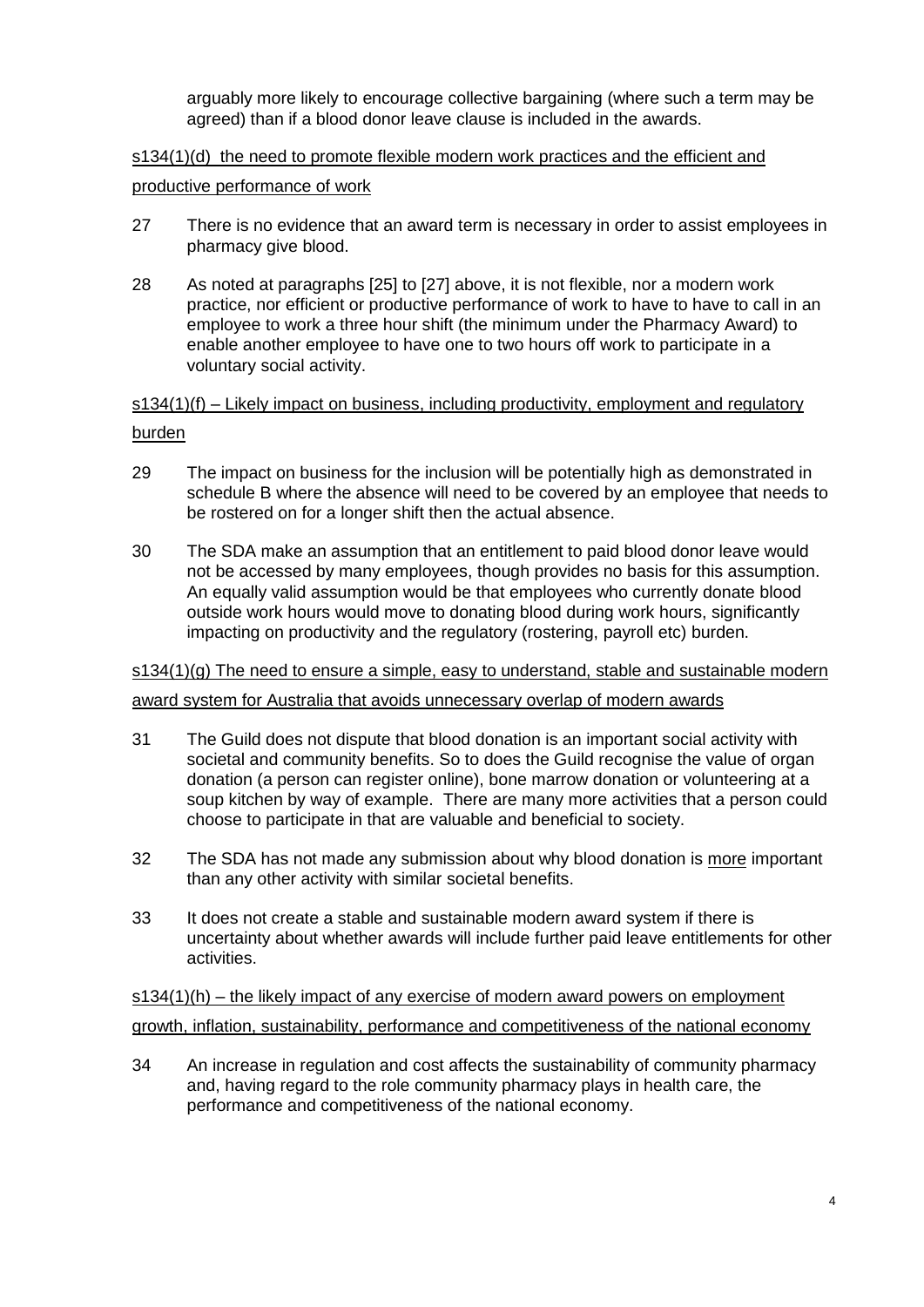s134(1)(c), s134(1)(da) and s134(1)(e) - promote social inclusion through increased workforce participation, the need to provide additional remuneration and the principal of equal remuneration for work of equal or comparable value

- 35 The Guild submits these considerations are not relevant.
- 36 We note Blood donor leave is social activity, the fact that a person could access paid blood donor leave, would not increase workforce participation.

## **CONCLUSION**

- 37 The claim for paid blood donor leave is not necessary. It is not fair, nor relevant.
- 38 The SDA has not provided any probative evidence; in fact it has not provided any evidence at all, to support the inclusion of a paid blood donor leave term in the Pharmacy Award and its claim should be rejected entirely.

Principal: Sharlene Wellard Direct line: (02) 9018 9939 Email: [swellard@meridianlawyers.com.au](mailto:swellard@meridianlawyers.com.au)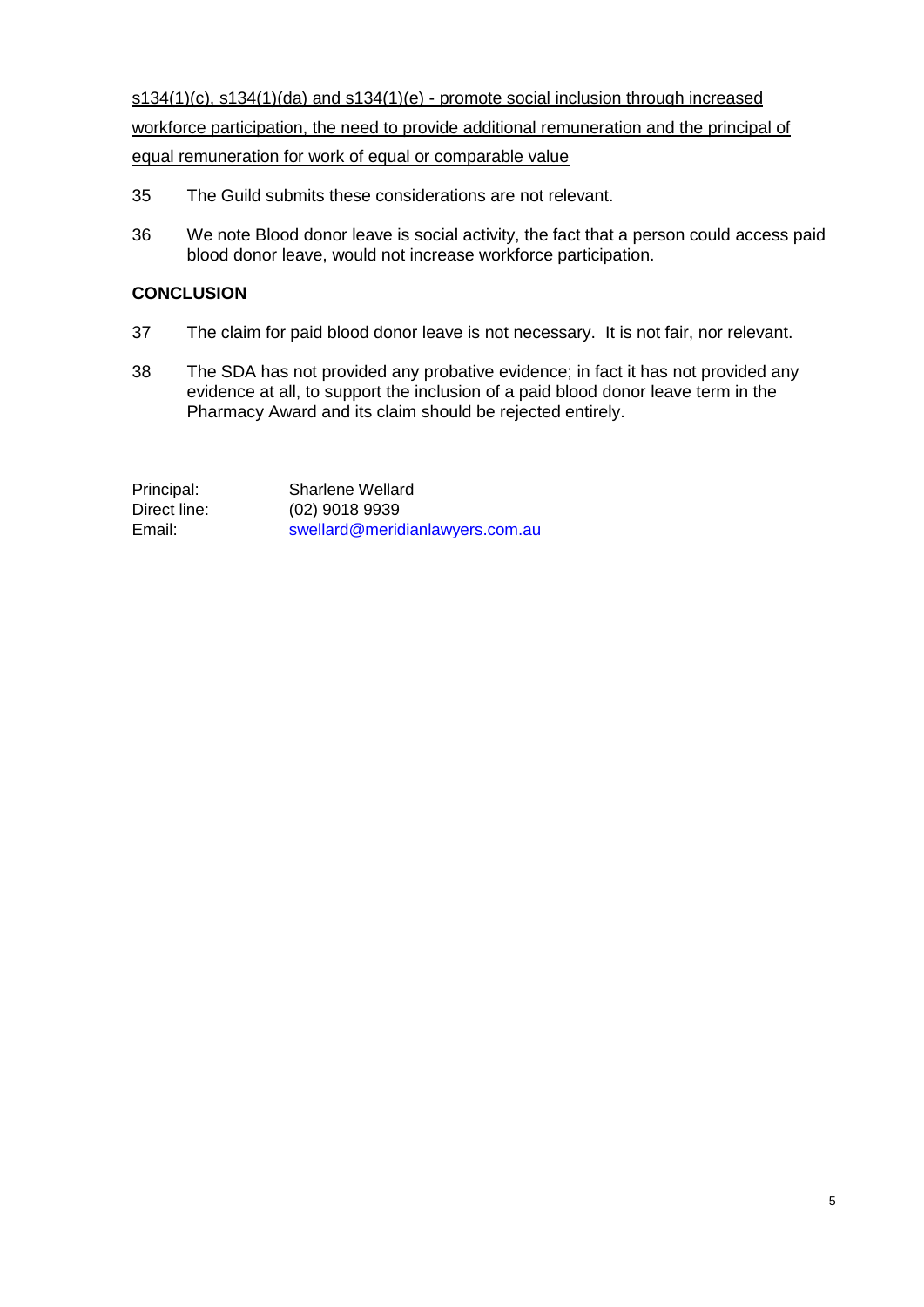The State based awards the were considered during the modernisation process are:

- a. **Chemists (Australian Capital Territory) Award 2000**, [AP772207,](http://www.fwa.gov.au/consolidated_awards/ap/ap772207/asframe.html) did not contain any reference to Blood Donor Leave. This award was terminated on 11 August 2011 at the Commission direction.
- b. **Community Pharmacy (State) Award 2001**, NSW, [AN120152,](http://www.fwa.gov.au/consolidated_awards/an/AN120152/asframe.html) did not contain any reference to Blood Donor Leave. This award was terminated on 11 August 2011 at the Commission direction.
- c. **Community Pharmacy Award 1998**, VIC, [AP773671,](http://www.fwa.gov.au/consolidated_awards/ap/ap773671/asframe.html) did not contain any reference to Blood Donor Leave. This award was terminated on 11 August 2011 at the Commission direction.
- d. **Pharmaceutical Employees' Award - State (Exclusive of Public Hospitals) 2003**, QLD, [AN140206,](http://www.fwa.gov.au/consolidated_awards/an/AN140206/asframe.html) did not contain any reference to Blood Donor Leave. This award was terminated on 11 August 2011 at the Commission direction.
- e. **Pharmacy Assistants (State) Award**, NSW, [AN120416,](http://www.fwa.gov.au/consolidated_awards/an/AN120416/asframe.html) did not contain any reference to Blood Donor Leave. This award was terminated on 11 August 2011 at the Commission direction.
- f. **Pharmacy Assistants' Award - State 2003**, QLD, [AN140207,](http://www.fwa.gov.au/consolidated_awards/an/AN140207/asframe.html) did not contain any reference to Blood Donor Leave. This award was terminated on 11 August 2011 at the Commission direction.
- g. **Retail Pharmaceutical Chemists Award**, SA, [AN150131,](http://www.fwa.gov.au/consolidated_awards/an/AN150131/asframe.html) did contain reference to Blood Donor Leave at clause 7.8, however this award was terminated on 11 August 2011 at the Commission direction.
- h. **Retail Pharmacists' Award 2004**, WA, [AN160277,](http://www.fwa.gov.au/consolidated_awards/an/AN160277/asframe.html) did not contain any reference to Blood Donor Leave. This award was terminated on 11 August 2011 at the Commission direction.
- i. **Retail Pharmacy Award**, TAS, [AN170087,](http://www.fwa.gov.au/consolidated_awards/an/AN170087/asframe.html) did not contain any reference to Blood Donor Leave. This award was terminated on 11 August 2011 at the Commission direction.
- j. **Retail Trade Industry Sector - Minimum Wage Order - Victoria 1997**, [AP795238,](http://www.fwa.gov.au/consolidated_awards/ap/ap795238/asframe.html) did not contain any reference to Blood Donor Leave. This award was terminated on 11 August 2011 at the Commission direction.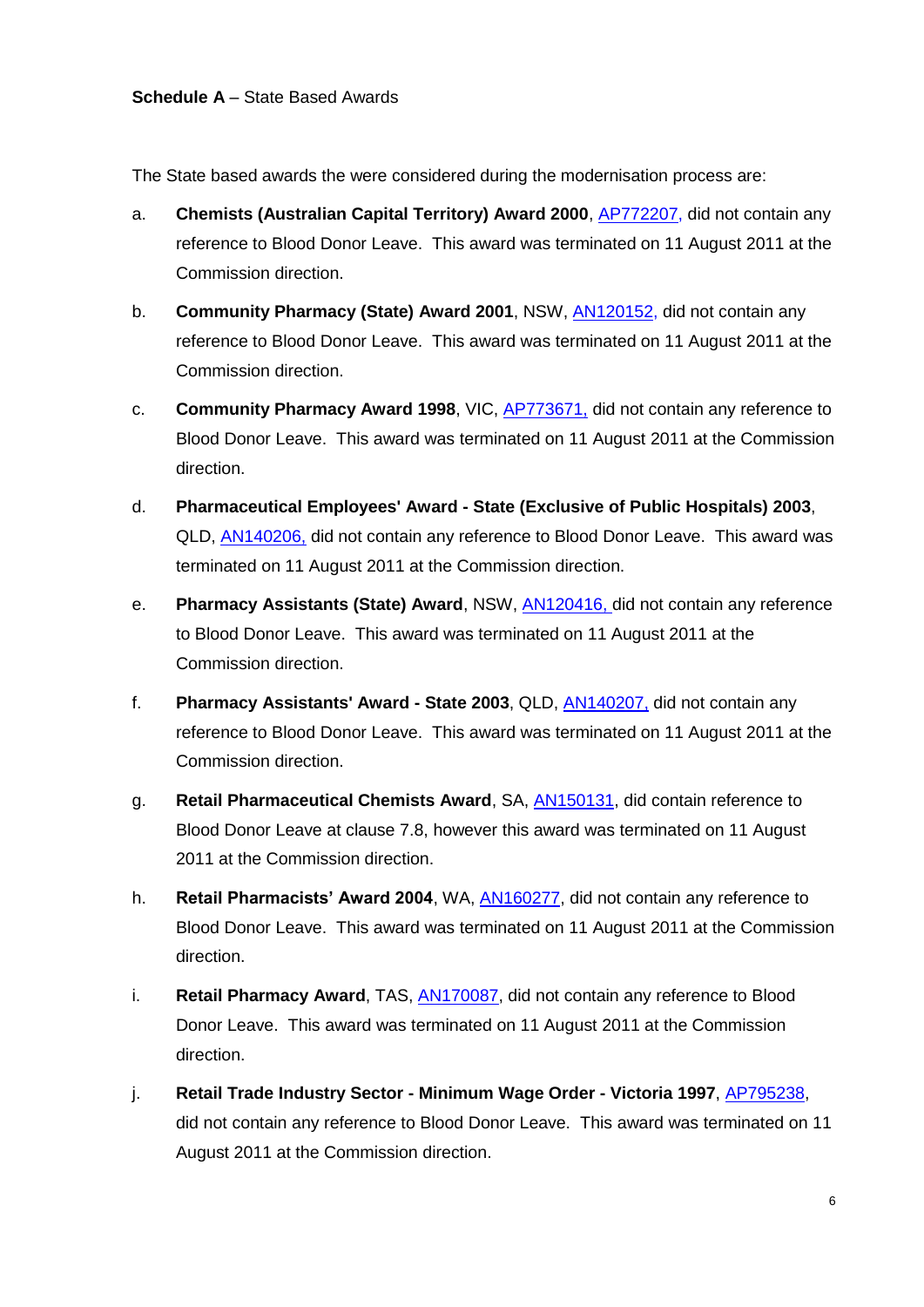- k. **Retail, Wholesale and Distributive Employees (NT) Award 2000**, **AP794741**, did not contain any reference to Blood Donor Leave.
- l. **S.D.A Western Australian Community Pharmacy - Pharmacy Assistants Award 2000**, [AP806529,](http://www.fwa.gov.au/consolidated_awards/ap/ap806529/asframe.html) did not contain any reference to Blood Donor Leave. This award was terminated on 11 August 2011 at the Commission direction.
- m. **Shop and Warehouse (Wholesale and Retail Establishments) State Award 1977, The**, WA, [AN160292,](http://www.fwa.gov.au/consolidated_awards/an/AN160292/asframe.html) did not contain any reference to Blood Donor Leave. This award was terminated on 11 August 2011 at the Commission direction.
- n. **Shop, Distributive and Allied Employees Association - Victorian Pharmacy Assistants Award 2000,** [AP796289](http://www.fwa.gov.au/consolidated_awards/ap/ap796289/asframe.html)**,** – did not contain any reference to Blood Donor Leave. This award was terminated on 11 August 2011 at the Commission direction.